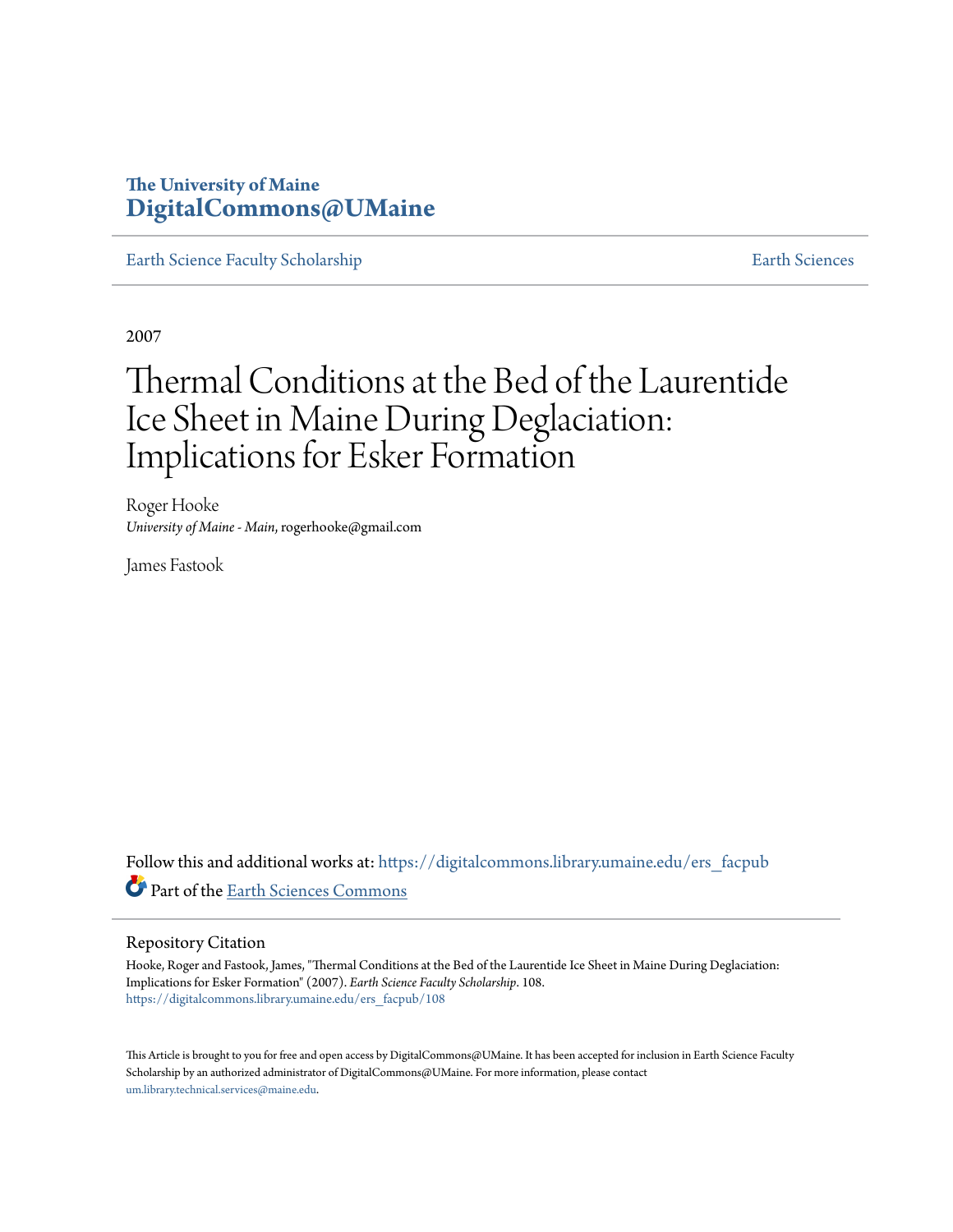# Thermal conditions at the bed of the Laurentide ice sheet in Maine during deglaciation: implications for esker formation

Roger LeB. HOOKE,<sup>1</sup> James FASTOOK<sup>2</sup>

<sup>1</sup>Department of Earth Sciences and Climate Change Institute, University of Maine, Orono, Maine 04469-5790, USA E-mail: rhooke@verizon.net

<sup>2</sup>Department of Computer Sciences and Climate Change Institute, University of Maine, Orono, Maine 04469-5790, USA

ABSTRACT. The University of Maine Ice Sheet Model was used to study basal conditions during retreat of the Laurentide ice sheet in Maine. Within 150 km of the margin, basal melt rates average  $\sim$ 5 mm a<sup>-1</sup> during retreat. They decline over the next 100 km, so areas of frozen bed develop in northern Maine during retreat. By integrating the melt rate over the drainage area typically subtended by an esker, we obtained a discharge at the margin of  $\sim 1.2 \text{ m}^3 \text{s}^{-1}$ . While such a discharge could have moved the material in the Katahdin esker, it was likely too low to build the esker in the time available. Additional water from the glacier surface was required. Temperature gradients in the basal ice increase rapidly with distance from the margin. By conducting upward into the ice all of the additional viscous heat produced by any perturbation that increases the depth of flow in a flat conduit in a distributed drainage system, these gradients inhibit the formation of sharply arched conduits in which an esker can form. This may explain why eskers commonly seem to form near the margin and are typically segmented, with later segments overlapping onto earlier ones.

#### **INTRODUCTION**

Many landforms left by continental ice sheets owe their origin to thermal conditions at the glacier bed. Thrust features probably formed in places where the glacier margin was frozen to the substrate but pressure-melting conditions existed a few kilometers up-glacier (Moran and others, 1980). Further inland, at down-flow transitions from a frozen to a thawed bed, higher areas may have remained frozen while lower ones were at the pressure-melting point. Preserved in some of these higher areas are relict periglacial landforms that developed during the last interstadial, such as patterned ground (Kleman and Borgström, 1994) and tors (Kleman and Hättestrand, 1999). Longitudinal compression on the stoss sides of such cold patches may result in stacked transverse moraines; extension in their lee leaves abrupt scarps (Kleman and Borgström, 1994). Drumlins may also be nucleated by such frozen islands (e.g. Patterson and Hooke, 1995, p.30). At boundaries between zones of thawed and frozen bed, ribbed moraine may form by pullapart of a once continuous drift sheet (Hättestrand and Kleman, 1999). Finally, the subglacial thermal regime may influence esker formation.

Numerical modeling provides a powerful tool for testing such hypotheses. If the model suggests that there is no possibility of the presumed bed conditions having existed at the appropriate time, alternative explanations for the landforms must be sought. Conversely, to the extent that such hypotheses for the origin of the landforms can be independently verified, the distribution of the features can be used to tune numerical models. Our goal herein is to take a first step towards both of these goals. We tuned the model so that the margin of the model glacier was in certain locations at times that are consistent with field evidence. We then tested it by comparing the predicted basal and mean annual marginal temperatures with those suggested by field data. Finally, we asked what the basal conditions were, how they evolved through time and how they may have contributed to esker development.

#### **THE MODEL**

We used the University of Maine Ice Sheet Model, a mapplane vertically integrated finite-element model developed by Fastook (Fastook and Chapman, 1989; Fastook, 1990; Fastook and Prentice, 1994; Johnson, 2002; Johnson and Fastook, 2002). The model can simulate the advance and retreat of the Laurentide and other ice sheets over several glacial cycles. Run in this mode, its output is consistent with that of 15 other ice-sheet models (Huybrechts and others, 1996; Payne and others, 2000). After running the full model for a complete glacial cycle with a coarse grid spacing, one can zoom in on successively smaller areas and run it with much finer grid spacings and a higher time resolution. The earlier solution provides time-dependent boundary conditions for the next (see Appendix A). In our case, we focused on the state of Maine during the period from the Last Glacial Maximum (LGM) to some time before the Younger Dryas.

#### **Climate**

As is the case with real ice sheets, the model ice sheet is driven by climate. The  $\delta^{18}O$  record from the Greenland Icecore Project (GRIP) ice core (Dansgaard and others, 1993; Taylor and others, 1993) is used to estimate the temperature in the past at the GRIP drill site (Fig. 1) (Johnsen and others, 1995). At an arbitrary reference point in Maine, the present mean annual temperature is warmer than that at GRIP by an amount  $\Delta T$ . We refer to this difference as the offset. To generate a proxy record of the temperature distribution over the modeled region in the past, we first add the offset to the GRIP record. Outwards from the reference point we then use present latitude and elevation lapse rates to adjust for geographic location and, in the case of elevation, for the presence of the ice sheet.

From the temperature, we obtain the saturation vapor pressure. Snowfall is then calculated from a correlation between it and saturation vapor pressure (Fastook and Prentice, 1994). Melt rates are based on a positive-degreeday treatment with allowance for daily temperature cycling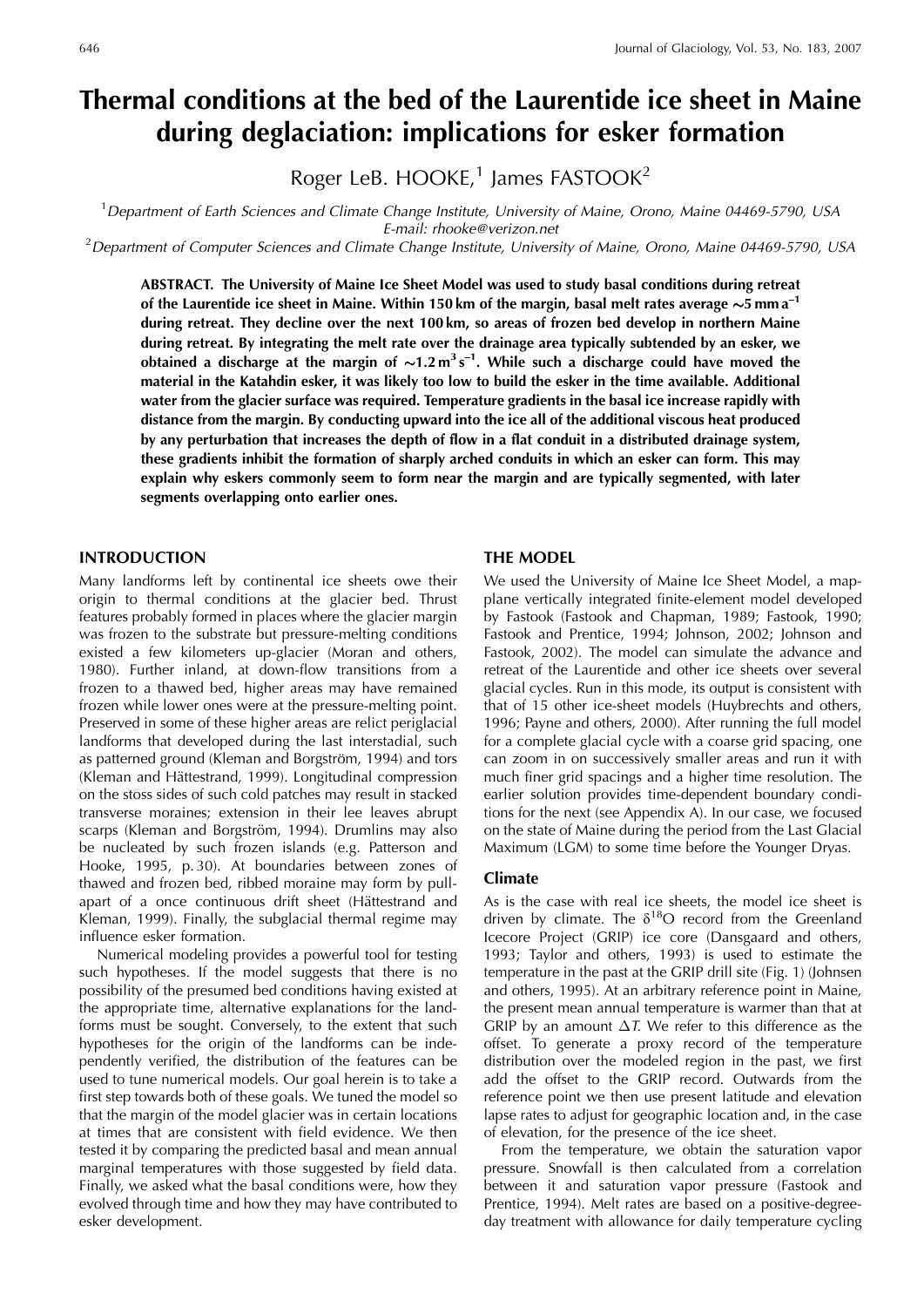across  $0^{\circ}$ C. In the ablation area, this simple parameterization yields a negative specific mass balance that becomes less negative with increasing elevation. Above the equilibrium line, it yields a positive balance that peaks at the elevation where daily temperature cycles no longer rise above  $0^{\circ}C$ , and then declines to values typical of a polar plateau at higher elevations. The lapse rates and initial value of the offset are adjusted to yield current mean annual temperatures, as closely as possible (given the limitation of a linear latitudinal lapse rate), within the domain of interest. The latitudinal pole is placed in North Greenland to accommodate the asymmetry of Northern Hemisphere ice sheets.

Finally, the resulting climate is tuned so that, in our case, the ice-sheet margin coincides reasonably well with certain observed marginal positions. Tuning consists of making small changes in the magnitude of the fluctuations in Figure 1 and in the offset.

#### Ice temperature

Temperatures within and at the base of the ice sheet are calculated based on the mean annual surface temperature, advective effects of ice flow (see Appendix B), strain heating and geothermal flux. The feedback between temperature and ice strain rate is achieved through an iterative process.

In the ablation area, the near-surface ice temperature is likely to be a degree or so warmer than the mean annual atmospheric temperature. This is because the winter snow cover insulates the ice from the deepest winter cold, and percolating meltwater warms the ice before the snow cover disappears in the spring (Hooke and others, 1983). We refer to this difference as  $\Delta\theta$ . Above the equilibrium line, percolating meltwater can penetrate into permeable firn, releasing the heat of fusion deeper in the glacier. On Barnes Ice Cap, where equilibrium-line temperatures ( $\sim$  –10 $^{\circ}$ C) and June snow depths  $(\sim 0.5 \text{ m} \text{ w.e.})$  are comparable to those predicted by our model for the Laurentide in Maine, these processes result in a  $\Delta\theta$  of  $\sim$ 2K in the ablation area and  $\sim$ 4K above the equilibrium line.  $\Delta\theta$  decreases rapidly with decreasing temperature (equivalent to increasing elevation). Our model does not take  $\Delta\theta$  into consideration, so our nearsurface ice temperatures are likely to be too cold in the ablation area and lower part of the accumulation area. Thus, our basal temperature gradients are probably slightly too high, and melt rates too low.

The model also ignores transient changes in heat flux at the ice/bed interface resulting from changes in interface temperature. Between  $\sim$ 33 and 29.5 ka (calibrated or calendar years before present; Bronk Ramsey, 1995, 1998) as the ice was making its way into Maine and southwards to the edge of the continental shelf, our model suggests that the mean annual temperature at the margin was  $\sim -3$ °C. Thus, the glacier was presumably advancing over thin permafrost. The model predicts that the ice/bed interface would have been near to or at the pressure-melting temperature nearly everywhere in Maine except very close to the margin. Thus, the temperature at the interface would have had to increase  $\sim$ 3°C as the ice advanced over it. We are interested, in particular, in basal conditions after 16.1 ka, so the temperature gradient in the substrate would have had  $\sim$ 13 kyr to adjust. Calculations using both a theoretical solution by Carslaw and Jaeger (1959, p. 62-63) and a numerical model suggest that the heat flow reaching the interface by that time would have been 99.9% of the long-term average value. Thus, a correction for this transient effect is not necessary.



Fig. 1. Temperature record from GRIP in Greenland, used to drive model. The record is expressed in terms of the difference in temperature between the present and the past at GRIP.

#### Sliding

Because the ice surface slope is low and the bed is generally at the pressure-melting point in our model, over 90% of the surface velocity is a result of sliding. The sliding law used is

$$
u_{s}=C_{s}(\rho_{i}gh\alpha)^{p}w^{q}
$$

based on that of Weertman (1957b, 1964) modified to incorporate the effect of water at the base of the ice sheet. Here  $u_s \rho_i$ ,  $g_i h$ ,  $\alpha$  and w are the sliding speed, density of ice, acceleration due to gravity, ice thickness, surface slope, and amount of available water (including pore-water in the subglacial sediment), respectively, and  $C_s$  is Weertman's sliding coefficient.  $C_s$  depends on parameters including bed roughness, solute content in the basal ice and rock-to-rock friction, none of which can be known well enough to parameterize independently.

The effect of water on  $u_s$  is widely recognized but, as yet, poorly understood. It appears that  $u_s$  is dependent both on water pressure,  $P_{\rm w}$ , and on w (Kamb and others, 1994). Beneath ice sheets,  $P_w$  is expected to be close to the overburden pressure (Röthlisberger, 1972; Shreve, 1972). Thus, variations in w may have more effect on  $u_s$  than variations in  $P_w$ .

The basal melt rate is used to calculate w. Longitudinal flow of water along the bed or input of water from the surface are not included. However,  $C_s$  and the exponents  $p$ and  $q$  are chosen to yield velocities that agree with those of measured ice streams and that are consistent with results from a more sophisticated (but computationally more timeconsuming) model module that includes longitudinal water flow (Johnson, 2006).

That water might reach the bed of a polar glacier by propagation of water-filled crevasses was predicted theoretically by Glen (1954) and Weertman (1973), but only recently verified by observations (Zwally and others, 2002; Boon and Sharp, 2003). As we do not include this water source in calculating w, we may not adequately capture any down-glacier increase in  $u_s$  that occurs where water from the surface first gains access to the bed. We think, however, that this effect is largely smoothed over by tuning, and that the uncertainty introduced is small compared with that resulting from a lack of a rigorous theoretical basis for relating  $u_s$  to  $P_w$  and w. Furthermore, sensitivity tests described below suggest that the uncertainty in  $u<sub>s</sub>$  has little effect on our basic conclusions.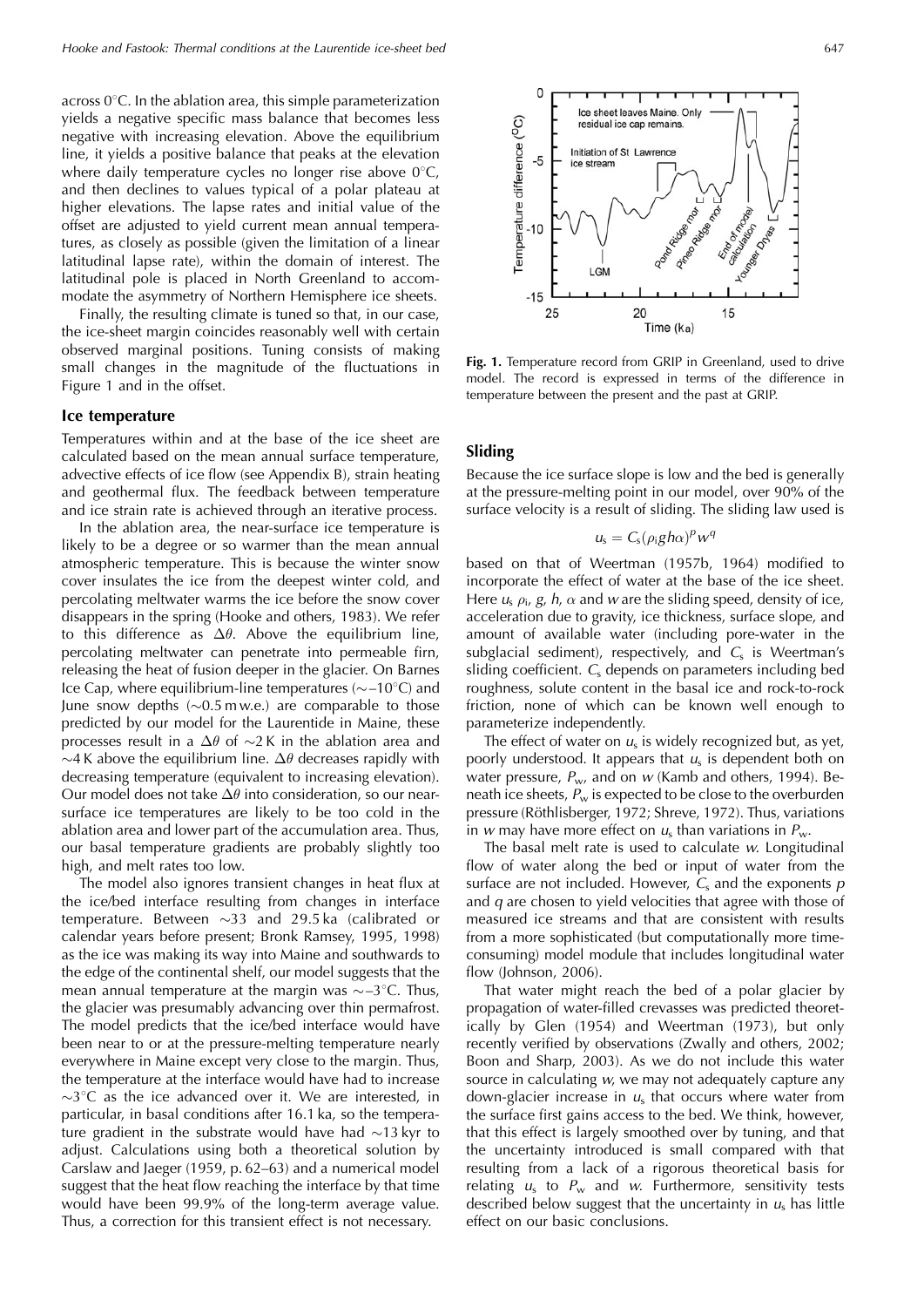#### Calving

To approximate ice loss by calving at the grounding line, the longitudinal strain rate  $\dot{\varepsilon}_{xx}$  is estimated from

$$
\dot{\varepsilon}_{xx} = \left(1 - \frac{\rho_i}{\rho_w}\right)^3 \left(\frac{1}{4}\rho_i g h^2\right)^3
$$

where  $\rho_w$  is the density of sea water and the ice is assumed to be close to flotation (Weertman, 1957a). Making the approximation that the flow is two-dimensional so  $\dot{\varepsilon}_{zz}$  =  $-\dot{\varepsilon}_{xx}$ , the thinning rate is  $\dot{\varepsilon}_{xx}$ *h*. This thinning is added to the (negative) mass balance at the margin. Subsequent comparison with a Brown and others (1982) form of calving law showed little difference between the two approaches. While both accelerated ice loss in the Gulf of Maine, neither resulted in a calving bay migrating up the St Lawrence lowland.

#### Isostatic adjustment

The model takes isostatic adjustment into consideration, using beam theory to distribute the load of the ice sheet and including a 1/e relaxation time of 3 kyr.

#### **Limitations**

The model cannot simulate development of ice streams. The implications of this are discussed in the following section. In addition, the procedure for estimating longitudinal advection of heat is still rather crude. The consequences of this are unknown.

#### **TUNING**

In tuning, we tried to adjust the model so that the margin was just offshore of Cape Cod at the LGM  $(\sim 22.0 \text{ ka})$ , just inland of the present coast in eastern Maine at  $\sim$ 16.1 ka and in north-central Maine at  $\sim$ 14 ka. As margin positions were changing rapidly at this time, and are better defined than their ages, we opted to try to match margin positions and let age be a free variable. To achieve satisfactory fits, we increased the offset so the difference in temperature between Greenland and North America was slightly larger relative to today, and we reduced the magnitude of the fluctuations in Figure 1 by  $\sim$ 10%. Both are consistent with global climate models that suggest that, due to snow and sea-ice albedo effects, meridional temperature gradients were likely to have been larger during deglaciation than at present (e.g. Rind, 1998).

In Figure 2 we compare margin positions predicted by the tuned model with those based on field data and <sup>14</sup>C dates (Borns and others, 2004). We will refer to the Borns and others positions as 'observed', recognizing that there is uncertainty in precise locations, in ages, and in temporal correlations.

In drawing their ice margin positions, Borns and others (2004) took into consideration evidence from striations, major topographic elements, end moraines, other ice contact deposits, and detailed local maps. Recognizing the uncertainties in the marine reservoir correction and those resulting from the radiocarbon plateau, and also noting that many dates are minimum estimates of the time of deglaciation, they gave precedence to field evidence where such evidence violated the  ${}^{14}C$  chronology. In addition, we note that moraines and other ice-marginal indicators are not common in Maine during the time period of interest.

At 17.1 ka, the margin of the model glacier coincides with that observed at 17.3 ka (Fig. 2). Our 16.1 ka margin is slightly too far south in eastern Maine, but our 15.9 ka margin is in good agreement with that observed. In western Maine, both fall between the corresponding observed positions. Our 15.6 ka margin is within 5 km of the mapped position of the 15.6 ka Pineo Ridge moraine in eastern Maine. Our 14.6 ka margin matches that observed in far eastern Maine, but does not show the substantial northward deviation around the Penobscot lowland (PL in Fig. 2) suggested by Borns and others (2004), and is too far north in western Maine. We harbor some doubts about the northern swing of the observed margin around the lowland, as the abrupt turn of the Katahdin esker (KE) to the east, out of the lowland and through a range of low mountains (Fig. 2), is not consistent with a calving bay in the lowland. Our 14.3 ka margin is south of the observed 14.0 ka margin in eastern Maine and north of it in western Maine. In summary, the model glacier appears to reach the coast 100-200 years too late and to retreat too fast in the west and, between 14.6 and 14.3 ka, too slowly in the east. Further tuning might have reduced some of the remaining discrepancies, but experience suggests that our basic conclusions would not be altered.

We attribute the discrepancy in the orientation of the 14.3 ka margin to the inability of our model to simulate the drawdown caused by an ice stream that is believed to have formed between 18 and 19 ka in the St Lawrence lowland to the north (Figs 1 and 2) (Occhietti and others, 2001, p. 259). At  $\sim$ 18.4 ka the ice shelf into which this ice stream flowed appears to have broken up, opening a calving bay in the mouth of the St Lawrence estuary. Over the next 3 kyr, this calving bay is thought to have migrated westward and then southwestward up the St Lawrence estuary (Fig. 2). The ice sheet in Maine may have begun to feel the effects of this drawdown as early as 18 ka (Occhietti and others, 2001, fig. 2), but the apparent correlation of the Pineo Ridge moraine with the 15.6 ka cold event suggests that the margin in Maine did not react to the decrease in ice flux across the St Lawrence until later. In due course, however, there presumably would have been a progressive decrease, from east to west, in the flow of ice into Maine. This would have resulted in a more rapid retreat in the east. By 14 ka the residual ice in Maine is believed to have been completely cut off from the rest of the Laurentide ice sheet.

#### **TESTS OF THE MODEL**

#### Margin temperatures at 16 ka

We next compare several estimates of the mean annual temperature at the glacier margin at 16 ka with those predicted by our model. Faunal species in the ice-proximal facies of the Presumpscot Formation suggest arctic to subarctic conditions, with sea temperatures of +1 to  $-2^{\circ}$ C at this time. Oxygen and carbon isotope ratios in the same fauna suggest water of normal salinity with a temperature between 0 and  $+2^{\circ}$ C (Dorion and others, 2001). To get a sense of the relation between these water temperatures and air temperatures in a modern glacial setting, we compared mean annual sea surface and air temperatures at 68°N off the west coast of Greenland (US National Oceanic and Atmospheric Adminsitration, http://ferret.pmel.noaa.gov/ NVODS/servlets/dataset?catitem=16133). The two were within a degree of each other, the air being slightly colder.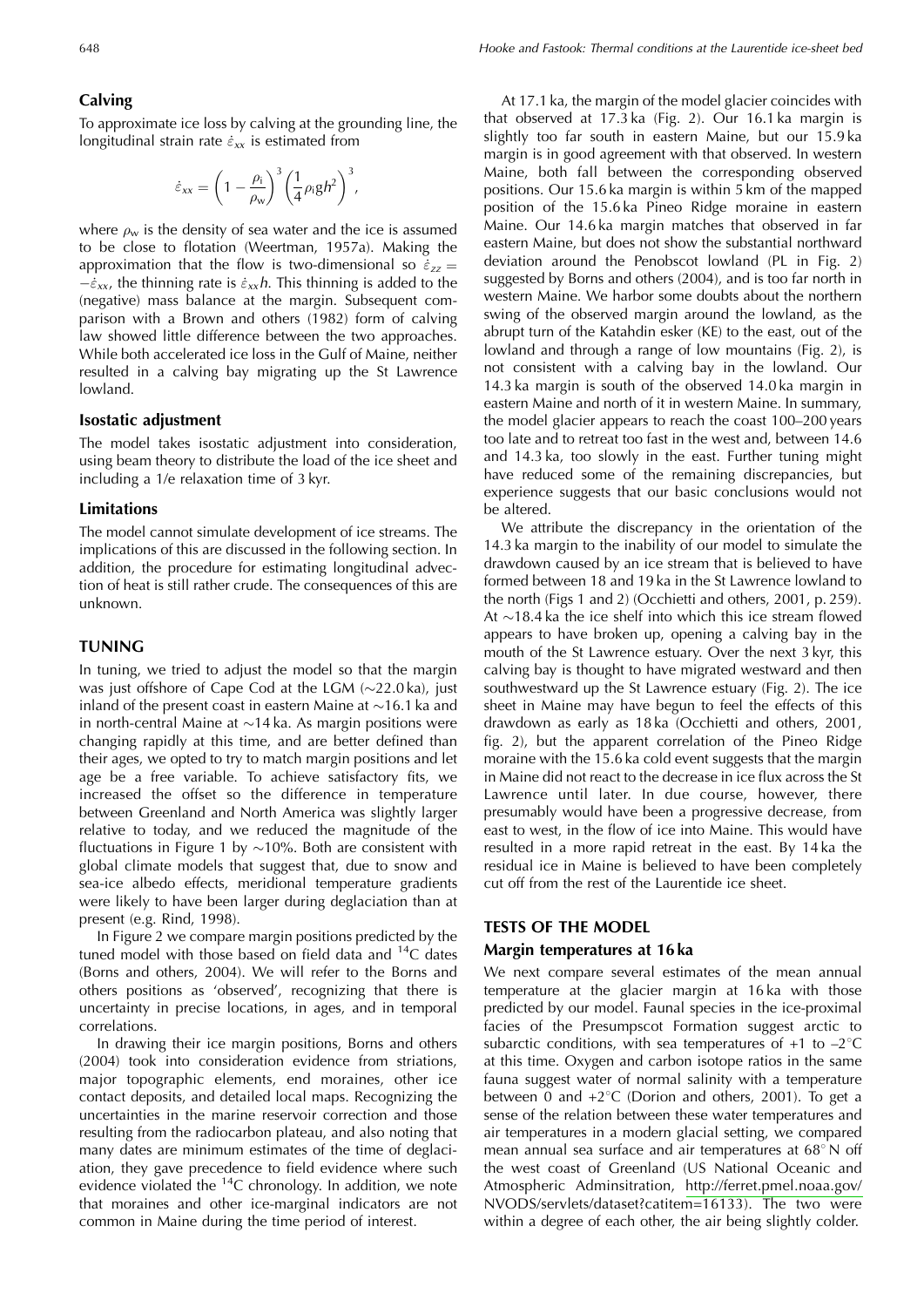

Fig. 2. Location map of Maine (Vt = Vermont; NH = New Hampshire) showing observed (dashed lines) and modeled (solid lines) margins at various times. Also shown are the marine limit (in Maine only), major eskers and Occhietti and others (2001) reconstructions of ice margins in the Gulf of St Lawrence and St Lawrence estuary.  $KE = Katalin$  ester;  $PL = Penobscot$  lowland.

Geomorphic data are consistent with these temperatures. Glaciotectonic thrust features are common in LGM moraines on Cape Cod, Massachusetts (Oldale and O'Hara, 1984). Moran and others (1980) have argued that such features form where permafrost in the proglacial area extends a distance of  $2-3$  km under the ice margin so that the bed is frozen there. High pore-water pressures may then result in shear failure at the base of the permafrost. Other features characteristic of permafrost and presumably dating to a time shortly after the LGM are also found in outwash on Cape Cod (Oldale and O'Hara, 1984).

Similarly, Stone and Ashley (1992) and Ashley and others (1999) have found ice-wedge casts and pingo scars in the Connecticut River Valley,  $\sim$ 150 km north of the LGM ice margin. They also describe pollen and macrofossil assemblages from this area that are diagnostic of arctic to subarctic climate with subzero mean annual temperatures. Dates on some of these materials suggest that permafrost conditions persisted here until  $\sim$ 15 ka.

The southern edges of continuous, discontinuous and patchy permafrost in Canada presently roughly coincide with the  $-8$ ,  $-4$  and  $-1$ °C mean annual temperature isotherms, respectively (Brown, 1970, fig. 3). Thus, we can probably safely assume a mean annual temperature somewhere between 0 and  $-4^{\circ}$ C at the ice margin in Maine at 16 ka.

For comparison, our model gives a mean annual icemarginal temperature of  $\sim -1$  °C at that time. We emphasize that we tuned the model to give this position at  $\sim$ 16 ka, but did not tune it to this temperature; this is therefore an independent test of the model.

#### **Basal temperatures**

We mentioned earlier several landforms or landform assemblages that are believed to develop when an ice sheet is, at least locally, frozen to the bed. In our model ice sheet, there was only one small frozen area in western Maine at 22 ka, but more had developed by 18 ka and by 15.6 ka the whole northern quarter of the state was frozen (Fig. 3). Owing to the resolution of our model, we could not have detected a narrow frozen margin.

Of the landforms we mentioned, areas of relict periglacial landscape are not known from Maine and, based on our model, would not be expected as there were no areas that remained permanently frozen. However, scattered drumlins are found throughout southern Maine and there is an extensive area mapped as ribbed moraine in the lee of Mount Katahdin (MK in Fig. 3a) (Thompson and Borns, 1985). The drumlins could have been nucleated as the ice advanced, overriding permafrost, or by perturbations other than frozen patches. While we did not find frozen bed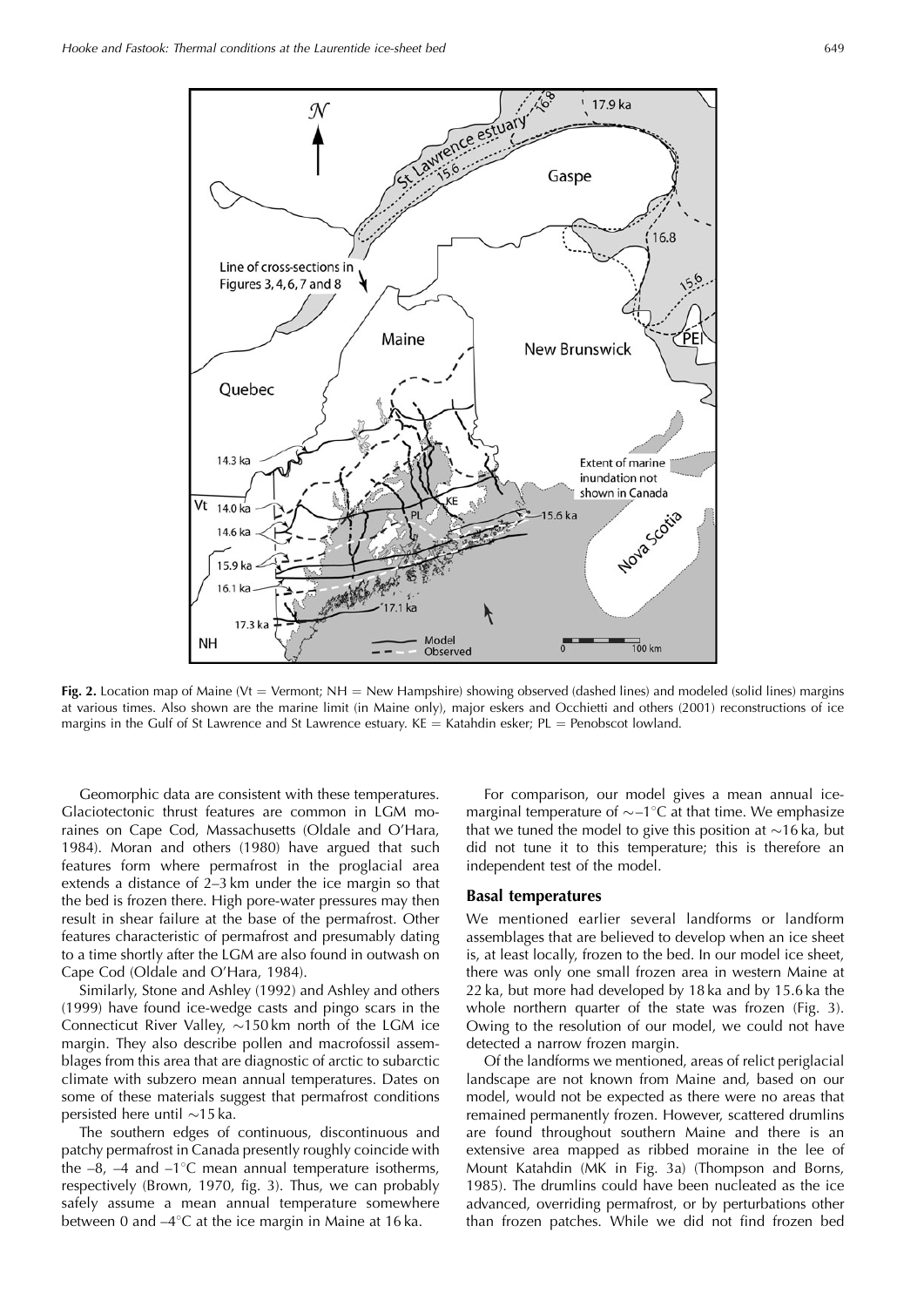

Fig. 3. Maps of basal melt rate at (a) 22.0, (b) 18.0, (c) 15.6, and (d) 14.5 ka. Ice-sheet margin is just south of either the 0 or 1 mm  $a^{-1}$  contour. Lakes shown are, from southwest to northeast, Sebago, Moosehead and Chesuncook. Rivers are the Kennebec (west) and Penobscot (east).  $MK = Mount Katahdin$ .

conditions in the area of ribbed moraine south of Mount Katahdin, the melt rate there at 18 ka was <1 mm  $a^{-1}$ , so given the uncertainty in the model parameters, particularly in the geothermal flux and longitudinal advection of cold ice, freezing conditions there are well within our limits of uncertainty.

#### **Moraines**

It is particularly satisfying that the well-known pause in retreat at the coast at 15.6 ka, resulting in the Pineo Ridge moraine (e.g. Dorion and others, 2001), is reproduced well by our model. This pause is one of two, corresponding to two small cold reversals recorded in the Greenland ice core between 17 and 15 ka (Fig. 1). These pauses show up clearly in an animation of the ice-sheet margin on the computer screen. The earlier pause occurs between 16.5 and 16.3 ka just off the present coast and 24 km seaward of the Pond

Ridge moraine, dated to 16.5 ka (Kaplan, 1999). The ages of these two moraines, although having a resolution of probably no better than  $\pm 200$  years, both fall during the cooling phases of the cold reversals. This, rather than the period of maximum cooling, is the time when moraine building would be expected. Of course, we tuned the model to obtain an ice margin just inland from the coast at  $\sim$ 16 ka. However, we did not tune the model to obtain morainebuilding pauses at these times and locations.

### **RESULTS**

#### Ice-sheet profiles

Profiles of the ice-sheet bed and surface along an approximate flowline are shown in Figure 4. At the LGM the model bed was depressed  $\sim$ 250 m at the present coastline. By 14.25 ka, it had rebounded  $\sim$ 50 m.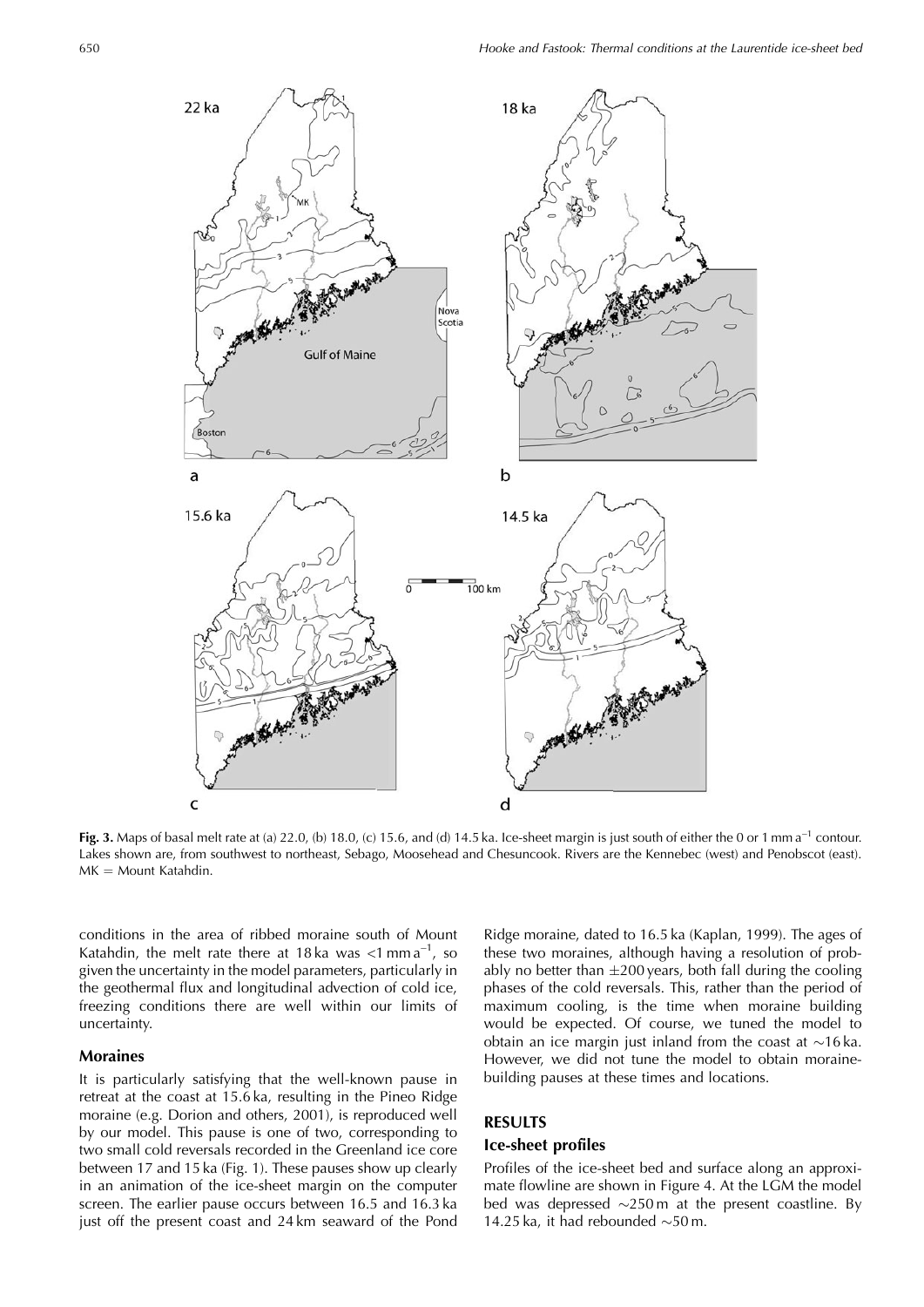

Fig. 4. Cross-sections showing calculated ice-sheet surface and (isostatically depressed) bed topography at various times. Tick marks labeled E show locations of equilibrium lines. Equilibrium line for 14ka profile is to the right of the diagram. Discrepancies between profiles, particularly along the bed, are a consequence of scaling elevations from computer-generated maps of the bed and surface topography with contour intervals of 75 and 250 m, respectively.

The surface profile of our model ice sheet steepens during retreat. Although contrary to popular conception, this is a logical consequence of an increase in temperature. When the temperature is above freezing, the model assumes that the ablation rate increases linearly with temperature (reaching  $\sim$ 5 m a<sup>-1</sup> at the margin at 15.6 ka). In the model, an increase in temperature alone therefore simply increases the daily melt by the same amount everywhere in the ablation area. However, because the number of days with temperatures above  $0^{\circ}$ C is higher at lower elevations, the increase in annual ablation is significantly larger near the margin. For example, with a mean annual temperature at the margin of  $+4^{\circ}$ C, a sinusoidal annual temperature cycle with a range of 12 K and a lapse rate of  $-0.006$  K m<sup>-1</sup>, a 1 K increase in mean annual temperature results in an increase in the annual melt rate at the margin which is more than twice the increase at the elevation of the 15.6 ka equilibrium line. The slope of Breiðamerkurjökull in Iceland increased in a similar fashion as it retreated between 1903 and 1998 (Evans and Twigg,  $2002$ , fig. 4).

Field evidence is sometimes interpreted as reflecting a decrease in marginal slope during retreat. Jahns (1953) and Koteff (1974), for example, visualize a marginal zone of thin 'stagnant' ice with a low surface slope bordering active ice. Their marginal zone is only a few kilometers wide and may develop due to accumulation of a moraine cover with a consequent reduction in ablation rate. Although this ice is referred to as stagnant, 'slowly moving' would probably be more accurate. Development of such a zone cannot be simulated with our model, as the spatial scale is less than our  $\sim$ 12 km grid spacing and we do not have an algorithm for debris content of basal ice.

#### **Basal melt rate**

In nature, the basal melt rate  $m$  (Figs 3 and 5) is determined by the difference between: (1) the heat reaching the bed from the interior of the Earth (the geothermal flux) plus that generated at the bed by strain heating, and (2) the heat lost by conduction upwards into the ice. The heat produced at the ice/bed interface by strain heating is  $c_s \tau u_s$  where  $c_s$  is a coefficient of proportionality,  $\tau$  is the basal traction and  $u_s$  is the sliding velocity. The value of  $c_s$  depends upon the effective strain rate, the bed slope and the bed roughness.  $c_s \tau u_s$  cannot be significantly greater than the potential energy lost as the center of mass of an ice column moves to lower elevations. On a horizontal bed, the potential energy

lost as the center of mass of an ice column decreases in elevation is  $\tau u_s/2$ . On the adverse bed slopes that commonly result from isostatic depression of the crust, the decrease in potential energy is still less than this, and some of this energy is dissipated as heat through straining in the ice, including flow around irregularities on the bed. Thus,  $c<sub>s</sub>$  is generally significantly less than 1/2. In an ice stream, most of the potential energy lost is dissipated in side shear, so  $c_s \ll 1/2$ . In the model, we use  $c_s = 0.1$ , but suspect that this may be a little low. We also assume that the geothermal flux is spatially uniform and  $\tau$  turns out to be nearly uniform. Thus in the model, spatial variations in heat input are largely due to variations in  $u_s$  (Fig. 6).

The calculated basal melt rate is 0 at the margin, but rises rapidly to 5–6 mm  $a^{-1}$  within a few kilometers (Figs 3 and 5). It then declines gradually for 150 km or so, before beginning a more precipitous decrease. Owing to the uncertainty in  $c_{s}$ , these melt rates may be low.

#### **Basal temperature gradient**

The rate at which heat is lost upward into the ice is closely proportional to the basal temperature gradient,  $\beta_{0}$ . When there is liquid water at the bed, this gradient is determined (both in nature and in the model) by the mean annual temperature at the glacier surface, conduction of heat in the ice, advection of heat by ice flow, strain heating, and transient changes associated with the changing climate.  $\beta_0$  is not output from the model, however. Thus, we calculated it



Fig. 5. Basal melt rate at various times as a function of distance from current margin. Tick marks show positions of equilibrium lines.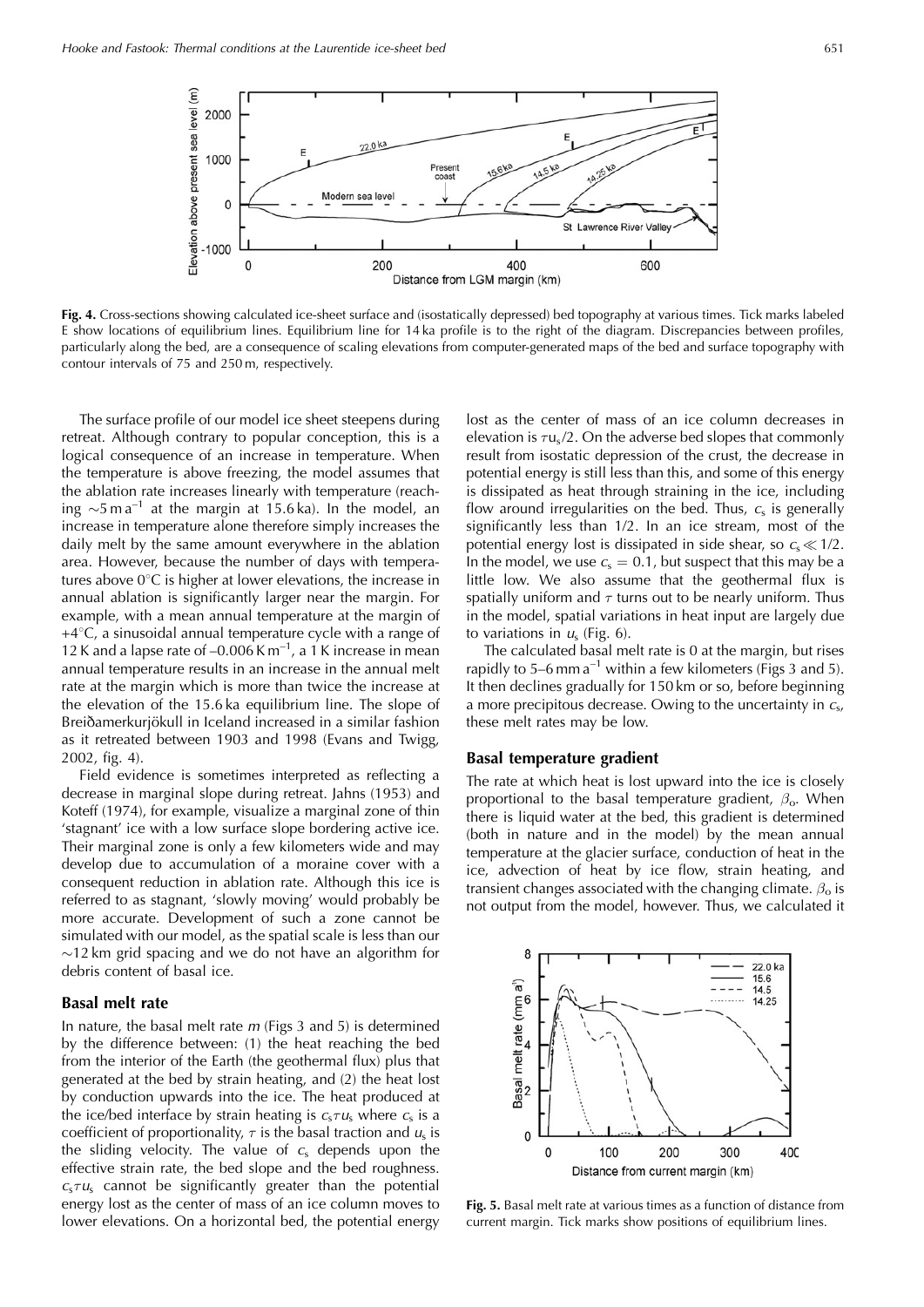

Fig. 6. Depth-averaged velocity at various times as a function of distance from current margin. Tick marks show positions of equilibrium lines.

from the difference between the energy input and that consumed by melting; it is plotted in Figure 7.  $\beta_0$  is largest where the vertical velocity is downward, moving cold ice toward the bed, and where there is appreciable strain heating at the ice/bed interface. Owing to the high sliding speed the vertical velocity is downward throughout the upper half of the ablation area.

At distances greater than about 50 km from the glacier margin,  $\beta_0$  increases dramatically as the ice sheet begins to retreat. There is relatively little change in the spatial pattern of  $\beta$ <sub>o</sub> between 15.6 and 14.25 ka; the pattern simply shifts northward with the ice margin. The rapid decline in  $\beta_0$  near the margin contributes to the peak in melt rate there (Fig. 5).

#### **Sensitivity studies**

The model parameters to which our results are most sensitive are  $c_{s}$ , the geothermal flux and the enhancement factor in the ice flow law. The latter is the factor by which the ice flow rate is increased over that in pure laboratory ice with a random orientation of  $c$  axes. Flow of natural ice is commonly faster owing to development of crystal fabrics with preferred orientations and to the presence of impurities, among other things.

The geothermal flux averages  $\sim$ 50 mW m<sup>-2</sup> in Maine (Decker, 1987), and this is the value used in our reference run. For comparison, we ran the model with geothermal fluxes of 40 and 65 mW  $\text{m}^{-2}$ .

The enhancement factor for our reference run was 8. This is the factor needed to make the volume of ice stored in the Laurentide ice sheet equal to the volume of water lost from the oceans at the LGM and attributable to the Laurentide. We currently estimate this volume to be equivalent to 70 m of sea level. For comparison, we ran the model with an arbitrarily selected enhancement factor of 18.

We did not make runs with different values of  $c<sub>s</sub>$  because the effect can be estimated reasonably from the other runs.

With increasing geothermal flux, basal melt rates increased (Fig. 8c), resulting in a slight decrease in surface slope and a southward displacement of the 15.6 ka margin (Fig. 8a). Increasing the enhancement factor also resulted in a lower surface profile, compared with the reference run, and in a northward displacement of the margin, apparently due to a reduction in accumulation. The changes imposed resulted in changes in the basal melt rate, averaged over the outermost 200 km of the flowline, of  $\sim$  -17% (enhancement



Fig. 7. Temperature gradient in basal ice as a function of distance from the margin.

factor),  $\sim$  -29% (40 mW m<sup>-2</sup>) and  $\sim$  +40% (65 mW m<sup>-2</sup>) (Fig. 8b and c). These changes had no appreciable effect on the basal temperature gradient. Our basic conclusions would remain unaltered under any of these scenarios.

#### **DISCUSSION**

Two key problems of esker formation can be addressed with the use of our modeling: (1) can eskers be formed in large part, or entirely, by subglacial meltwater? and (2) under what basal thermal conditions do eskers begin to form? First, however, some background will be useful.

#### **Esker physics**

A classic paper by Shreve (1972) provides a basis for understanding the paths eskers take. Shreve showed that, deep in a glacier, water should move in a direction normal to planes of equal hydraulic potential in the ice. These planes dip up-glacier at an angle that is  $\sim$ 11 times the slope of the glacier surface. At the bed, water flows normal to contours formed by the intersections of the englacial equipotential planes with the subglacial topography. Shreve (1985a, b) shows that this model explains some otherwise puzzling aspects of observed esker paths such as the tendency for eskers to cross divides at their lowest points, and Hooke (2005, p.232-236) provides some simple examples applying the model.

In an englacial or subglacial conduit, dissipation of energy created by friction in the flowing water melts conduit walls. This is offset by closure of the conduit, driven by a slight difference between the pressure in the water and that in the ice (Röthlisberger, 1972; Shreve, 1972). The latter is approximately equal to the ice overburden pressure. In a steady state, the closure rate and melt rate are equal. Melting of the debris-laden basal ice releases the sediment that forms the esker.

#### Does surface water reach the bed of a polar ice sheet?

The question of whether or not surface water reaches the bed of a cold ice sheet has been previously problematic. In sufficiently cold ice, the vein system along three-grain intersections (e.g. Raymond and Harrison, 1975) does not become enlarged enough to admit significant amounts of water to the interior of an ice sheet. Many years ago, however, Glen (1954) and Weertman (1973) predicted that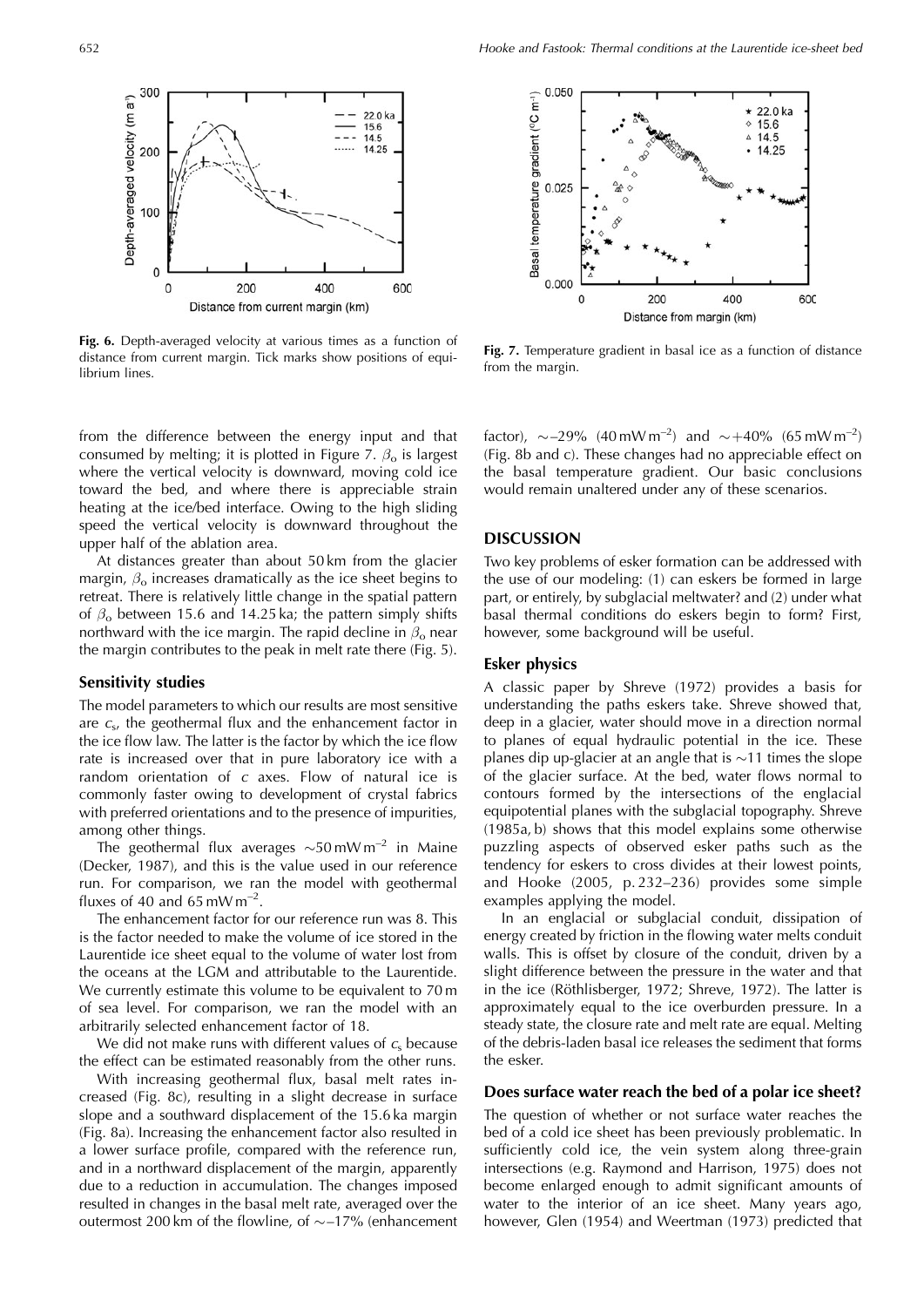water-filled crevasses would propagate to the glacier bed. Van der Veen (1998) has studied this more recently. Recent field observations support the theoretical prediction. Zwally and others (2002) measured distinct seasonal changes in speed of the Greenland ice sheet at a point near the equilibrium line where the ice is  $\sim$ 1200 m thick, the surface temperature is  $\sim$  –11<sup>o</sup>C (Mock and Weeks, 1966; Wang and others, 2002) and the basal temperature is at the pressuremelting point. The accelerations were in phase with melt rates at the surface. Water reached the bed through scattered moulins. Subsequently, Boon and Sharp (2003) documented propagation of a water-filled crevasse to the bed of John Evans Glacier on Ellesmere Island, Canada, at a point where the 15 m ice temperature was also  $-11^{\circ}$ C and the ice was 150 m thick.

#### **Esker segments**

Many eskers, including those in eastern Maine, are believed to have formed in segments (e.g. Donner 1965; Banerjee and McDonald, 1975; Hebrand and Amark, 1989; Ashley and others, 1991; Bolduc, 1992, p. 115). It is commonly inferred that the segments are built near the distal ends of subglacial drainage systems, and that successive segments form as the ice margin retreats. Left unexplained, however, is why tunnel deposits are not formed in the basal drainage system further up-glacier, or why segments link up as neatly as they do. Banerjee and McDonald (1975, p. 152), for example, concluded that 'subglacial tunnels extend themselves headward as the ice front retreats' but note that 'the details of this extension are unknown'.

On the Katahdin esker in Maine, a typical segment begins as a relatively small ridge. The ridge increases in size downflow, at first slowly and then more rapidly, resulting in a tadpole shape (Fig. 9). We think the (tadpole) head reflects a period of time during which the margin position was relatively stable, and attribute the non-linear increase in size to: (i) melt rates on conduit walls which increase, thus releasing more sediment, as the glacier surface slope increases near the margin, and (ii) melt rates which exceed closure rates by an increasing amount as the ice thins towards the margin, resulting in a decrease in water velocity and hence in deposition in the tunnel portal. As this part of the Laurentide margin terminated in the sea, finer material that was flushed past the portal was deposited in submarine fans or, where the margin was stable long enough, in deltas. As the margin retreated, successive segments were formed. The head of each younger segment, together with its associated fan or delta, commonly laps onto and buries the tail of the previous one, like shingles. In the Katahdin esker the senior author has identified  $\sim$ 30 segments, averaging  $\sim$ 5 km in length.

In a meticulous study of the lithologic composition of gravels in several eskers in Labrador, Canada, Bolduc (1992, p. 114-115) found that in some instances vertical variations in pebble lithology were reflected in longitudinal variations along the esker crest. Thus, the lithologic composition of basal beds (and the adjacent till) in one place was similar to that of beds at the esker crest 5-10km down-flow. She interpreted this as indicating that the same time-stratigraphic unit was being sampled in both places. She then used the shingle analogy to describe how this unit was deposited on the developing esker that increased in height down-flow. Implicit in this interpretation is the assumption that the sediment load at the proximal location at any given time



Fig. 8. Sensitivity tests: (a) effect of geothermal flux and enhancement factor on surface profile at 15.6 ka; (b) effect of enhancement factor on basal melt rate at 15.6 ka; and (c) effect of geothermal flux on basal melt rate at 15.6 ka. Tick marks show locations of equilibrium lines.

maintains its identity over the next 5-10 km despite dilution by new material from the tunnel walls and roof. This seems reasonable, in as much as the new material would have been coming from higher in the glacier where sediment concentrations would be lower. Headward growth of the esker along some form of pre-existing subglacial drainage system is implicit in this analogy.

In Bolduc's case, the glacier margin was subaerial and deposition there was in the form of 'flanking aprons' of upward-fining sands and gravels that were, overall, finer than material in the esker. The absence of the 'head' may be due to a less abrupt deceleration of the flow when it emerges subaerially rather than subaqueously.

Shilts (1984, p. 218) thinks that eskers in the Keewatin district, west of Hudson Bay, also grew headward. He suggested that the eskers are a reflection of 'an integrated system of drainage channels developed on the surface of the glacier' and that 'meltwater plunge[d] to the base of the glacier to flow in a subglacial tunnel the last few kilometers of its course' (emphasis added). Surface drainage, however,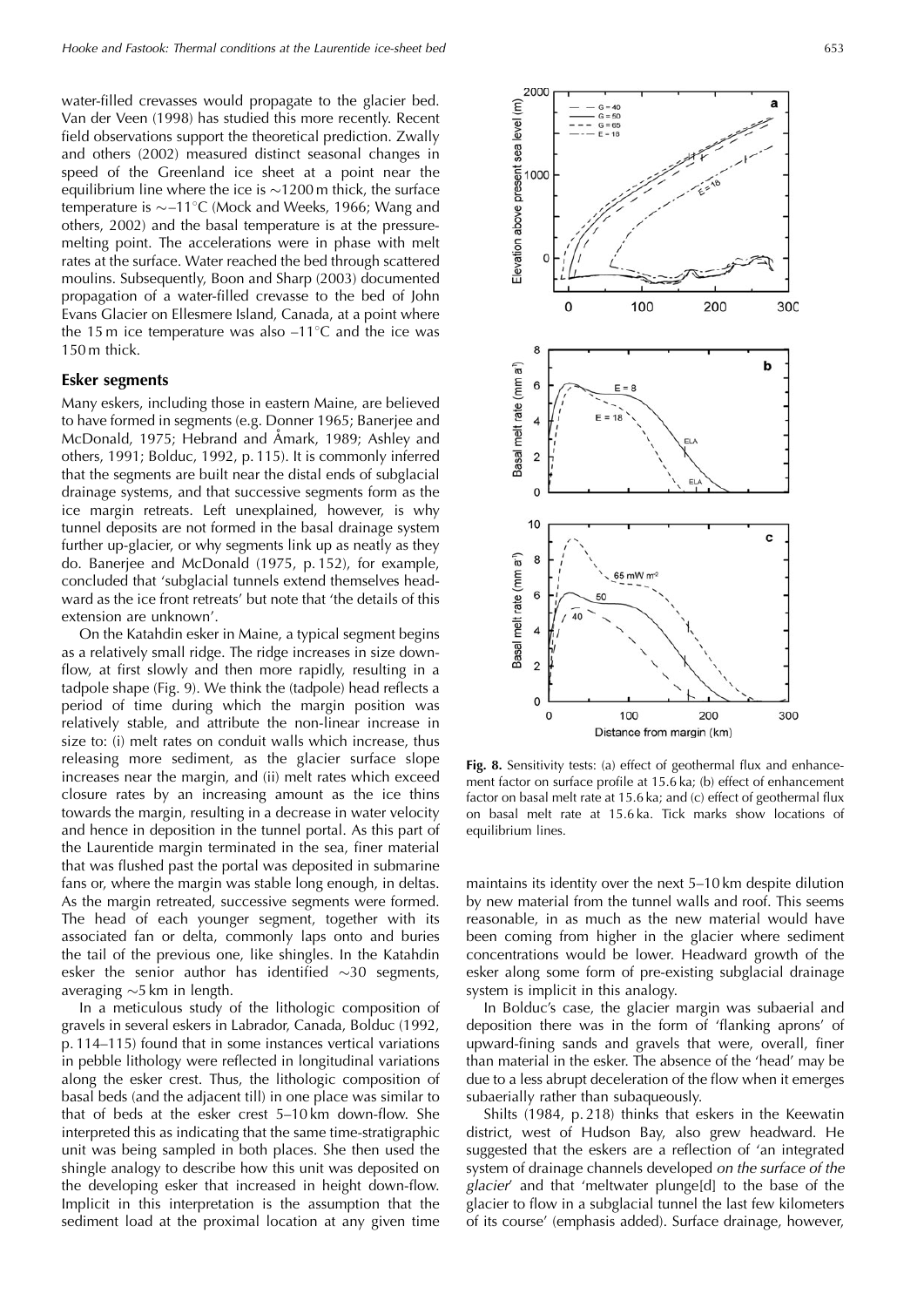

Fig. 9. Oblique view, looking down-glacier, of two segments on the Katahdin esker southeast of Olamon, Maine. Based on a 30 m digital elevation model; scale in kilometers.

would not necessarily follow the course defined by the potential field at the glacier bed, so new moulins would not necessarily form in precisely the right place to result in a continuous esker. Rather, where successive moulins formed in the same subglacial watershed one would expect to see barbs representing situations in which the water reached the bed on the side of a potential valley (Fig. 10). The next segment to develop would then join the earlier one some distance down-flow from the base of the moulin that initiated the earlier segment.

In short, although it is generally agreed that many eskers were built headward in onlapping segments, we have previously not had a satisfactory explanation for how they maintained their continuity as they were extended headward.

#### Can eskers be built by subglacial meltwater alone?

To address the question of whether eskers can be built by subglacial meltwater alone, we integrated the basal melt rate over the distance from what would probably have been the subglacial drainage divide in northern Maine to the 15.6 ka margin, a distance of  $\sim$ 350 km, and multiplied it by the width of a typical flow band subtended by an esker,  $\sim$ 40 km (Fig. 2). The subglacial drainage divide is judged to have been at the point where the adverse bed slope begins to consistently exceed 1.7 times the surface slope (e.g. Hooke, 2005, p. 249). It is  $\sim 80$  km north of the present topographic divide (Fig. 4). This integration yielded a discharge at the margin of  $1.2 \text{ m}^3 \text{ s}^{-1}$ . For comparison, the runs with geothermal fluxes of 40 and 65 mW  $m^{-2}$  yielded discharges of 0.8 and 1.7  $m^3 s^{-1}$ , respectively. Doubling  $c_s$  would have increased the discharge only to  $\sim$ 1.7 m<sup>3</sup> s<sup>-1</sup>.

To estimate the size of material that could be moved by such discharges and the size of a conduit that could carry the flow, we used Parker's (1979) analysis of conditions under which sediment in gravel-bedded rivers is in general motion, adapting it to flow in a semicircular conduit of radius a. The resulting equations are:

and

$$
d_{50} = 2.05 Q^{0.40} S^{0.88} \tag{1}
$$

$$
a = 0.19 \frac{d_{50}}{S} \,, \tag{2}
$$

where  $d_{50}$  is the geometric mean particle size in meters,  $Q$  is the discharge in  $m^3 s^{-1}$ , and S is the hydraulic gradient. In these equations, we tacitly assume that the conduit roughness is uniform and comparable to that in gravel-bedded rivers, thus neglecting any difference between the gravel bed and the potentially scalloped ice roof. We also assume that the roughness increases with  $d_{50}^{0.2}$  and decreases weakly with  $Q$  as in gravel bed rivers. With a horizontal bed,  $S$  is well approximated by the surface slope of the ice sheet. Taking  $S$  as 0.030, a reasonable mean value within a few kilometers of the margin, it appears that a discharge of 1.2 m<sup>3</sup> s<sup>-1</sup> could move material with  $d_{50} = 100$  mm and would produce a semicircular conduit with a radius of  $\sim$ 0.64 m. Keeping in mind that 50% by weight of the material is smaller than  $d_{50}$  and that some of the largest material in the eskers may have simply dropped out of the tunnel roof and not been transported any significant distance, an esker with a  $d_{50}$  of 100 mm would be a moderately coarse one. Measurements at three locations on the Katahdin esker yielded estimates of  $d_{50}$  of 22, 32 and 46 mm. These measurements were made by passing over 100 kg of material through a set of screens, weighing the material retained on the screens and measuring the long, intermediate and short axes of all material retained on the coarsest (62 mm) screen.

A flow of  $1.2 \text{ m}^3 \text{ s}^{-1}$  beneath an ice sheet with a surface slope of 0.030 would melt  $\sim$ 11 m of ice per year from the walls of the conduit. If the debris content of the ice were 6% by volume, it would take  $\sim$ 210 years to accumulate an esker segment 10 m high with 15° side slopes and 25% porosity. This is roughly the average size of the Katahdin esker. The ice front retreated about 120 km between 16 and 14 ka. If it took 210 years to build a segment, only  $\sim$ 10 segments could have been built rather than the  $\sim$ 25 observed over this distance, and segments would average  $\sim$ 13 km in length rather than  $\sim$ 5 km as observed. Furthermore, a 6% sediment concentration is probably the upper limit of likelihood, particularly 10m above the bed, near the top of a typical esker segment. Thus, it seems that subglacial meltwater alone, although capable of moving the material in the Katahdin esker, is probably not sufficient to build it. Adding superglacial water to bring the total to 6.5  $\text{m}^3\,\text{s}^{-1}$  brings the calculations within reasonable limits. Then, with a 3%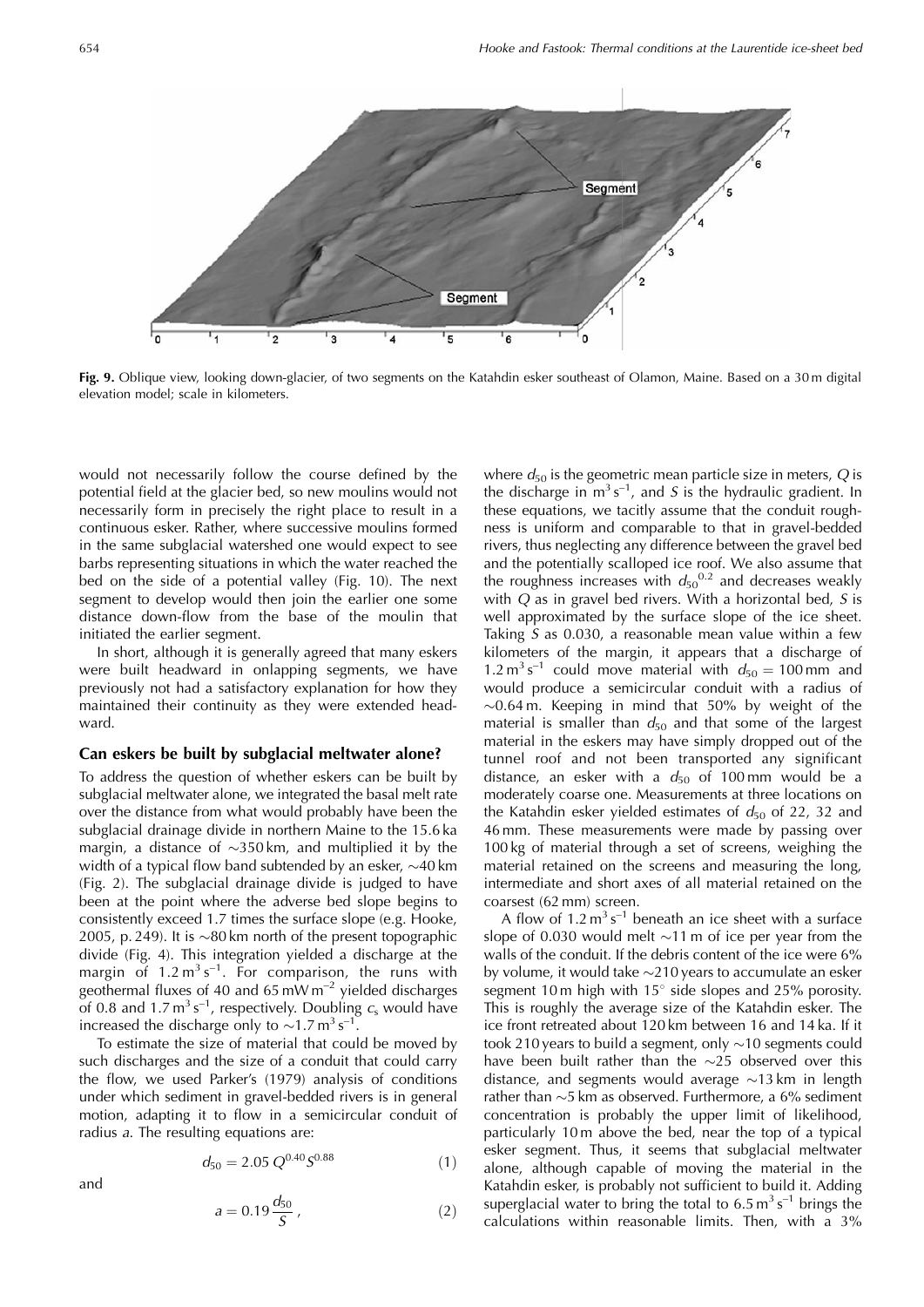

Fig. 10. Plan geometry of a hypothetical segmented esker built by water that reached the bed through moulins. It is assumed that successive moulins are formed as the ice sheet retreats, that the esker begins at the bottom of the moulin and that it subsequently connects with the previously formed segment. Moulins are unlikely to form exactly on the axis of the potential valley. Barbs are therefore expected.

sediment concentration a 5 km segment could accumulate in  $\sim$  80 years, and 25 segments could be built in 2 ka.

However, if surface water was involved, we are faced with the crucial problem mentioned above: why do esker segments line up to form a continuous ridge?

#### Why do segments line up?

The basal temperature gradient conducts heat upwards into the ice. This reduces the heat available for releasing debris by melting of conduit walls, and thus may play a significant role in determining where eskers begin to form. Consider a situation in which the subglacial water flux is distributed in an anastomosing network of broad low channels occupying a certain fraction  $f$  of the glacier bed in a flow band of width w. Noting that the hydraulic radius is one-half the channel depth d, we find from the Gaukler-Manning-Strickler equation that:

$$
d = \left(\frac{2^{2/3}n}{\hbar v}\frac{Q}{\sqrt{S}}\right)^{0.6},
$$

where  $n$  is the Manning friction coefficient. Based on dye trace experiments on Storglaciären, Sweden, we take  $n = 0.1$  m<sup>-1/3</sup> s for a shallow subglacial conduit on a rough bed (Seaberg and others, 1988, p. 225). Then, choosing  $f = 0.2$ ,  $w = 40$  km, integrating the melt rate outward from the divide to obtain  $Q$ , and using the surface profile for 15.6 ka in Figure 4 to obtain  $S$ , we find that  $d$  increases outward from 0 at the subglacial drainage divide to a maximum of  $\sim$ 6 mm, 45 km from the margin. The flow velocity is then  $\sim$ 19 mm s<sup>-1</sup>. These appear to be reasonable values. Closer to the margin the depth decreases in response to the increasing potential gradient resulting from the increasing surface slope.

Now suppose that the heat dissipated by water flowing in one of the anabranches of this network begins to melt a conduit upwards into the ice, deepening the flow. The increase in discharge in the deeper anabranch will result in an increase in energy dissipation there, and under temperate ice this will result in further melting. Owing to this positive feedback, Shreve (1985a, p. 642) suggested that the resulting conduit would become 'sharply arched'. The pressure in this conduit will normally be lower than that in smaller



Fig. 11. Calculated temperature distribution in cold ice above a conduit at the pressure-melting point.  $\beta_0$  is taken to be -0.03 K m<sup>-1</sup>.

anabranches (Röthlisberger, 1972; Shreve, 1972), creating a tendency for flow from the latter to the former and hence in further enlargement of the developing conduit.

Under cold ice, in situations in which the temperature decreases with height above the bed, the conduit roof must still remain at the pressure-melting point. Thus, the temperature contours immediately above the conduit must be deflected upward relative to those a long distance from it (Fig. 11). Far above the conduit, however, the contours will not be affected. Thus the temperature gradient above the conduit will be higher than elsewhere along the bed, and heat loss from the conduit will be greater. This will inhibit melting of the conduit roof, and hence limit release of debris from the ice. Under suitable conditions, this may prevent formation of an esker.

To partially quantify this argument, consider the temperature distribution around a semicircular conduit (Fig. 11). We ignore advective effects such as flow of ice towards the conduit, and consider only heat conduction. The problem resembles that of flow of an ideal incompressible fluid past a cylinder inasmuch as both involve solutions to the Laplace equation. Adapting a solution to the latter problem (Ablowitz and Fokas, 1997, p. 40-43) yields:

$$
T = \beta_0 \left( r - \frac{a^2}{r} \right) \sin \theta, \tag{3}
$$

where  $T$  is the temperature and  $r$  is the radial distance in the direction  $\theta$  from the center of the conduit. Heat loss through the conduit wall is proportional to the temperature gradient  $\beta_a$  in the ice at  $r = a$ . From Equation (3),

$$
\beta_{\rm a} = \frac{\partial T}{\partial r}\bigg|_{r=a} = 2\beta_{\rm o}\sin\theta
$$

Thus, the steady-state heat loss varies sinusoidally from 0 at  $\theta = 0$  (parallel to the bed) to twice the average at  $\theta = \pi/2$ . Over the top of a developing conduit, the heat loss will actually be greater than this because the temperature distribution will not have had time to adjust to the presence of the conduit and because any advection of ice toward the conduit will increase  $\beta_a$ . Thus, while a rigorous analysis would have to treat this as a moving boundary problem and include advective effects, the present steady-state analysis is conservative.

The total heat loss from the conduit in the steady state  $E_L$ is:

$$
E_{\rm L} = 2 \int_0^{\pi/2} K_{\rm i} \beta_{\rm a} a \, d\theta = -4 K_{\rm i} \beta_{\rm o} a \,, \tag{4}
$$

where  $K_i$  is the thermal conductivity of ice. This is twice the heat loss through a planar ice/bed interface of width 2a,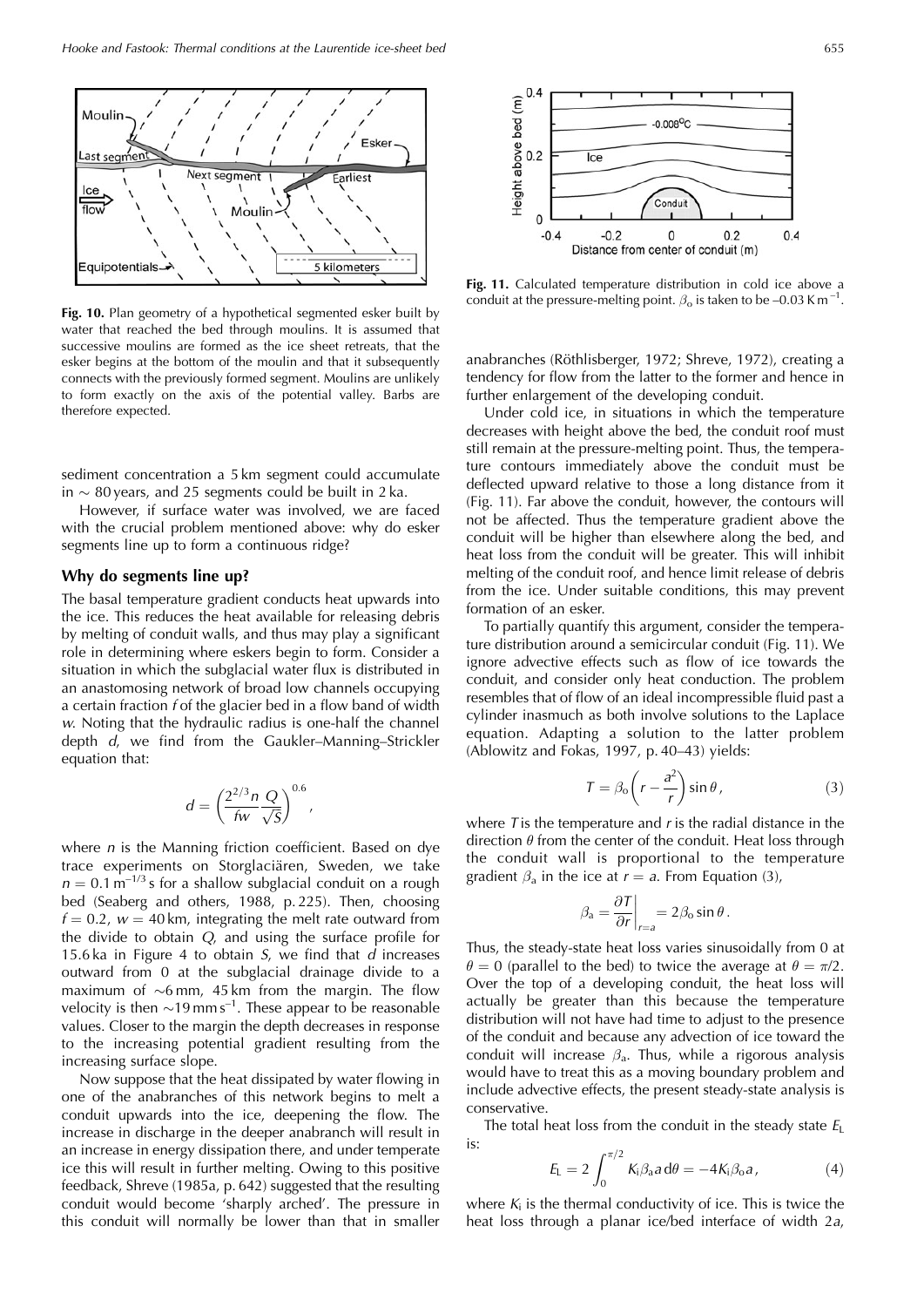corresponding to the situation in the absence of the conduit. The minus sign reflects the fact that  $\beta_0$  is negative (because the z axis is positive upwards), so the loss is positive.

Let us now return to the conduit developing in a broad low anabranch of the distributed drainage network. Energy is produced in this conduit by viscous dissipation in the flowing water,  $E_p$ , is augmented by geothermal heat,  $E_g$ , and is consumed by melting,  $E_m$ . Here we neglect: (i) energy dissipated in the water as the water layer is sheared over the bed by the overlying ice, and (ii) energy dissipated by straining in basal ice on either side of the conduit. In a wide, shallow anabranch, the steady-state energy balance is:  $E_p + E_g - E_m = E_l$ .  $E_l$  is proportional to  $\beta_o$ , and  $\beta_o$  is fixed by external factors.  $E_m$  is the independent variable, fixed by the values of the three other terms. If the depth of flow in the anabranch is increased slightly by melting of the roof,  $E_{\rm g}$ remains unchanged,  $E_p$  increases and as  $\beta_o \rightarrow \beta_a$ ,  $E_l$  also increases. If  $\beta_0 \geq 0$  (ice isothermal or becoming warmer with increasing height above the conduit) or  $\Delta E_p > \Delta E_L$ , however,  $E_m$  will increase and the conduit may then develop a sharply arched form. The question is therefore: when  $\beta_{0}$  < 0 how large does an evolving sharply arched conduit (approximated by a semicircular form) have to become before  $\Delta E_{\rm p}$  exceeds  $\Delta E_{\rm L}$ ? Because the energy loss from a semicircular conduit of radius a is twice that from a broad flat conduit of depth  $d$  and width  $2a$ , we want to know the radius at which  $E_p$  is double that of the flat conduit.

At a fixed point on the bed,  $E_p$  is proportional to Q (e.g. Hooke, 2005, p. 205-206). Using the Gaukler-Manning-Strickler equation to express  $Q$  in terms of the depth  $d$  and width 2a of the initial sheet flow and radius a of the developing semicircular conduit, we find that the critical radius is:

$$
a = 2.82d.\t\t(5)
$$

Thus, as long as  $\beta_0 < 0$  in the basal ice, a sheet flow would have to evolve into a semicircular conduit with nearly triple the depth before heat produced in the deeper flow would balance the additional loss.

Uncertainties in this calculation include the effect of bed irregularities, the change in  $\beta_0$  when a flat roof of a broad conduit is perturbed into a more realistic sinusoidal shape, the amount by which  $\beta_0$  would be amplified if the problem were solved as a moving boundary problem and the role of the magnitude of  $\beta_o$ . Nonetheless, we suggest that beneath cold ice this process dampens the tendency for a broad flat conduit to evolve into a sharply arched conduit by melting of the roof. Without such melting, sediment will not be released from the ice and eskers will not form.

Towards the margin, as  $\beta_0 \rightarrow 0$ , the tendency for perturbations to be dampened probably decreases. Among other things, the initial transient amplification of  $\beta_a$  as temperature contours adjust above the conduit will be weaker. We therefore suspect that arched conduits develop before  $\beta_{o} = 0$ .

#### **Geomorphic implications**

The foregoing analysis applies to an ice sheet resting on a plane bed; esker systems in Maine, however, are located within topography that ranges from undulating hills to low mountains. Furthermore, we have not yet added water from the glacier surface.

We offer the following plausible qualitative scenario. Basal meltwater flows in a distributed system of broad low

conduits throughout most of its journey to the margin. Within a few kilometers or few tens of kilometers of the margin, however, moulins develop by propagation of waterfilled crevasses to the bed. Water descending into the moulins encounters a distributed drainage system on a valley side in the potential field at the bed (Fig. 10) and flows down the valley side in this distributed system. In the valley bottom, it joins flow from further up-glacier. As the flow approaches the margin, the magnitude of the temperature gradient in the basal ice decreases until a sharply arched conduit can form. Within the conduit, an esker forms.

Our modeling and calculations suggest that eskers may form only near the margin as further up-glacier temperature gradients in the basal ice prevent the development of arched conduits with melting walls (that supply sediment). Water may therefore reach the bed through moulins further from the margin, but it then spreads out in a distributed drainage system. The correlation between surface melt rates and ice velocity in Greenland (Zwally and others, 2002), for example, suggests the presence of a distributed subglacial drainage system. As arched conduits with lower water pressure begin to develop nearer the margin, water is drawn out of the distributed system into an arborescent system.

This analysis also provides a possible explanation for another interesting characteristic of glacial landforms in eastern Maine. Prior to  $\sim$ 16 ka, water emerging from beneath the ice sheet built submarine ridges of stratified sand and gravel parallel to the margin (Kaplan, 1999). The continuity of these grounding line moraines, their internal structure suggestive of coalescing fans, and their undulating profiles parallel to the margin suggest that the water emerged in many small conduits spaced only hundreds of meters apart (personal communication from H.W. Borns, Jr, 2007). This mode of sedimentation continued during the pause in retreat just inland from the present coast at  $\sim$ 15.6 ka. The huge Pineo Ridge moraine was built at this time. Thereafter, however, moraines ceased to develop; instead, sedimentation took the form of massive eskers. This transition may mark the transition from a distributed drainage maintained by high negative temperature gradients in the basal ice to a more channelized drainage permitted by a wider marginal zone with less negative basal temperature gradients.

To summarize, our calculations (1) suggest that the Katahdin esker was probably not formed entirely by water generated by subglacial melting, and (2) provide a possible explanation for the observation that many eskers are built in segments. The calculations, however, are subject to considerable uncertainty; they support the plausibility of our conceptual model of esker development, but do not prove its validity.

#### **CONCLUSIONS**

Our numerical modeling of the retreat of the Laurentide ice sheet in Maine suggests that the ice surface slope may have increased during retreat, that melting conditions obtained over most but not all of the glacier bed in Maine and that the temperature gradient in the basal ice was elevated within 200 km of the margin. Calculations suggest that basal melt rates were not sufficient to produce eskers without additional input of water from the ice surface, and that temperature gradients in the basal ice may have inhibited conduit formation at distances greater than a few kilometers from the glacier margin.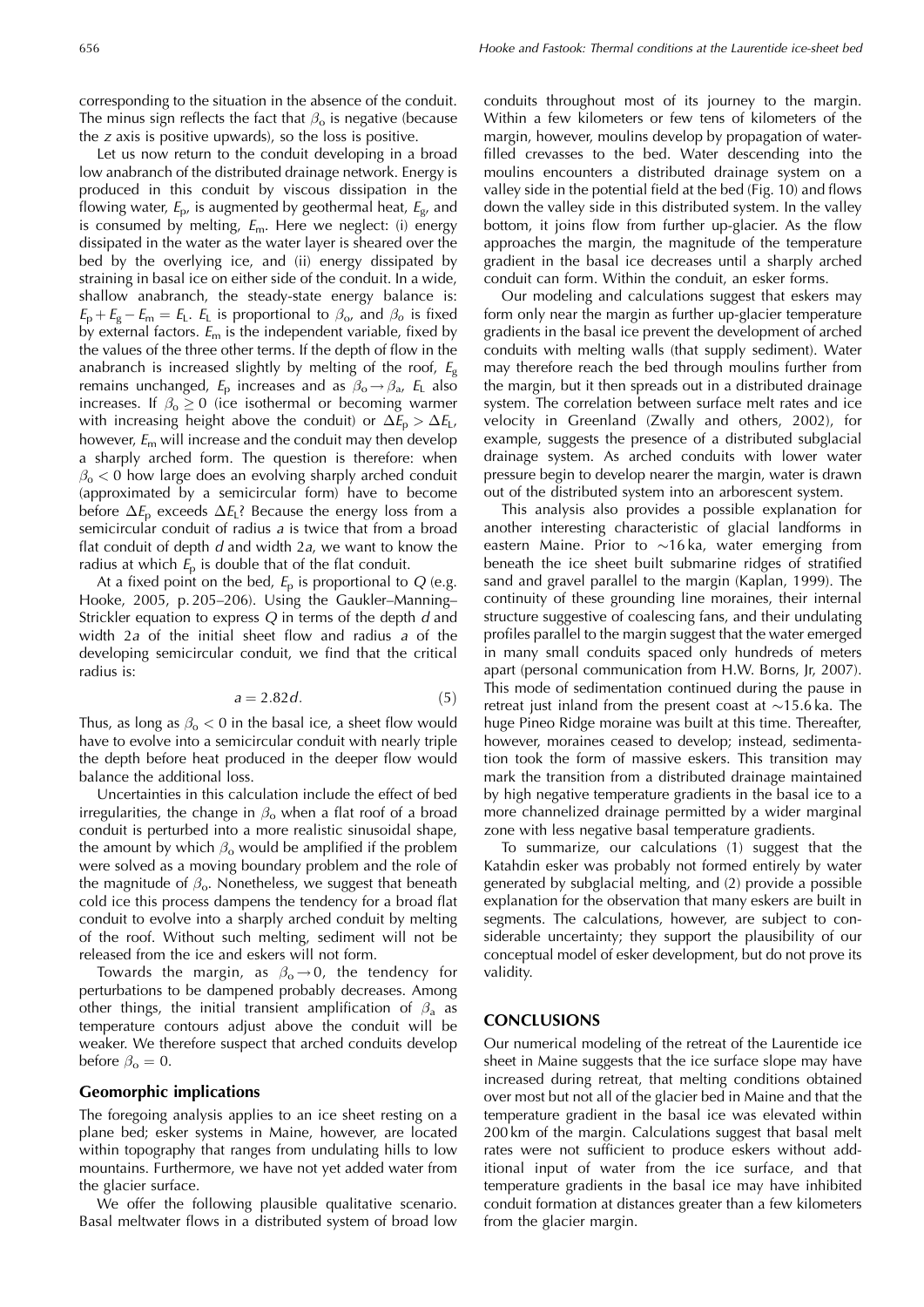#### **ACKNOWLEDGEMENTS**

R.L.H. is indebted to F. Ng for pointing out an error in an early version of Equation (4) and for clarifying other aspects of that solution. Conversations with many people over the years have fueled R.L.H.'s interest in eskers and sharpened his ideas. Deserving special mention is R. Shreve who carefully and exhaustively reviewed three earlier versions of this paper, resulting in many significant improvements (although we apparently have not convinced him that the Laurentide ice sheet in Maine was polar, that the Katahdin esker was built headward in segments, and that the University of Maine Ice Sheet model is up to the task we have given it). We also extend our thanks to J. Kleman and G. Ashley who also constructively criticized earlier drafts, and to W. Warren.

#### **REFERENCES**

- Ablowitz, M.J. and A.S. Fokas. 1997. Complex variables: introduction and applications. Cambridge, etc., Cambridge University Press.
- Ashley, G.M., J.C. Boothroyd and H.W. Borns, Jr. 1991. Sedimentology of late Pleistocene (Laurentide) deglacial-phase deposits, eastern Maine: an example of a temperate marine-grounded icesheet margin. Geol. Soc. Am. Spec. Pap. 261, 107-125.
- Ashley, G.M., J.R. Stone and D.M. Peteet. 1999. Chronology and paleoclimate implications from radiocarbon-dated paleobotanical records, Connecticut River Valley, CT. Geol. Soc. Am. Abstr. Program, 31(2). A-2.
- Banerjee, I. and B.C. McDonald. 1975. Nature of esker sedimentation. Soc. Econ. Paleontol. Mineral. Spec. Pub. 23, 132–154.
- Becker, E.B., G.F. Carey and J.T. Oden. 1981. Finite elements: an introduction. Englewood Cliffs, NJ, Prentice-Hall.
- Bolduc, A.M. 1992. The formation of eskers based on their morphology, stratigraphy and lithologic composition, Labrador, Canada. (PhD thesis, Lehigh University.)
- Boon, S. and M. Sharp. 2003. The role of hydrologically-driven ice fracture in drainage system evolution on an Arctic glacier. Geophys. Res. Lett., 30(18), 1916. (10.1029/2003GL018034.)
- Borns, H.W., Jr and 8 others. 2004. The deglaciation of Maine, USA. In Ehlers, J. and P.L. Gibbard, eds. Quaternary glaciations - extent and chronology, Part II. Amsterdam, Elsevier, 89-109.
- Bronk Ramsey, C. 1995. Radiocarbon calibration and the analysis of stratigraphy: the OxCal program. Radiocarbon, 37(2), 425-430.
- Bronk Ramsey, C. 1998. Probability and dating. Radiocarbon,  $40(1)$ ,  $461-474$ .
- Brown, C.S., M.F. Meier and A. Post. 1982. Calving speed of Alaska tidewater glaciers, with application to Columbia Glacier. USGS Prof. Pap. 1258-C.
- Brown, R.J.E. 1970. Permafrost in Canada: its influence on northern development. Toronto, Ont., University of Toronto Press.
- Budd, W. 1969. The dynamics of ice masses. ANARE Sci. Rep. 108. Carslaw, H.S. and J.C. Jaeger. 1959. Conduction of heat in solids. Second edition. Oxford, Clarendon Press.
- Dansgaard, W. and 10 others. 1993. Evidence for general instability of past climate from a 250-kyr ice-core record. Nature, 364(6434), 218-220.
- Decker, E.R. 1987. Heat flow and basement radioactivity in Maine; first order results and preliminary interpretations. Geophys. Res. Lett., 14(3), 256-259.
- Donner, J.J. 1965. The Quaternary of Finland. In Rankama, K., ed. The Quaternary. New York, Interscience, 199-272.
- Dorion, C.C., G.A. Balco, M.R. Kaplan, K.J. Kreutz, J.D. Wright and H.W. Borns, Jr. 2001. Stratigraphy, paleoceanology, chronology, and environment during deglaciation of eastern Maine. Geol. Soc. Am. Spec. Pap. 351, 215-242.
- Evans, D.J.A. and D.R. Twigg. 2002. The active temperate glacial landsystem: a model based on Breiðamerkurjökull and Fjallsjökull, Iceland. Quat. Sci. Rev., 21(20-22), 2143-2177.
- Fastook, J.L. 1990. A map-plane finite-element program for ice sheet reconstruction: a steady-state calibration with Antarctica and a reconstruction of the Laurentide ice sheet. In Brown, H.U., ed. Computer assisted analysis and modelling on the IBM 3090. White Plains, NY, IBM Scientific and Technical Computing Department, 45-80.
- Fastook, J.L. and J.E. Chapman. 1989. A map-plane finite-element model: three modeling experiments. J. Glaciol., 35(119), 48-52.
- Fastook, J.L. and M. Prentice. 1994. A finite-element model of Antarctica: sensitivity test for meteorological mass-balance relationship. J. Glaciol., 40(134), 167-175.
- Glen, J.W. 1954. The stability of ice-dammed lakes and other waterfilled holes in glaciers. J. Glaciol., 2(15), 316-318.
- Hättestrand, C. and J. Kleman. 1999. Ribbed moraine formation. Quat. Sci. Rev., 18(1), 43-61.
- Hebrand, M. and M. Amark. 1989. Esker formation and glacier dynamics in eastern Skåne and adjacent areas, southern Sweden. Boreas, 18(1), 67-81.
- Hooke, R.LeB. 1977. Basal temperatures in polar ice sheets: a qualitative review. Quat. Res., 7(1), 1-13.
- Hooke, R.LeB. 2005. Principles of glacier mechanics. Second edition. Upper Saddle River, NJ, Prentice Hall.
- Hooke, R.LeB., J.E. Gould and J. Brzozowski. 1983. Near-surface temperatures near and below the equilibrium line on polar and subpolar glaciers. Z. Gletscherkd. Glazialgeol., 19(1), 1-25.
- Huybrechts, P., T. Payne and the EISMINT Intercomparison Group. 1996. The EISMINT benchmarks for testing ice-sheet models. Ann. Glaciol., 23, 1-12.
- Jahns, R.H. 1953. Surficial geology of the Ayer quadrangle, Massachusetts. USGS Geol. Quadrangle Map GQ-21.
- Johnsen, S.J., D. Dahl-Jensen, W. Dansgaard and N.S. Gundestrup. 1995. Greenland paleotemperatures derived from GRIP borehole temperature and ice core isotope profiles. Tellus, 47B(5),  $624 - 629.$
- Johnson, J.V. 2002. A basal water model for ice sheets. (PhD thesis, University of Maine.)
- Johnson, J. and J. Fastook. 2002. Northern Hemisphere glaciation and its sensitivity to basal melt water. Quat. Int., 95-96, 65-74.
- Kamb, B., H. Engelhardt, M.A. Fahnestock, N. Humphrey, M. Meier and D. Stone. 1994. Mechanical and hydrologic basis for the rapid motion of a large tidewater glacier. 2. Interpretation. J. Geophys. Res., 99(B8), 15,231-15,244.
- Kaplan, M.R. 1999. Retreat of a tidewater margin of the Laurentide ice sheet in eastern coastal Maine between ca 14,000 and 13,000<sup>14</sup>C yr. B.P. Geol. Soc. Am. Bull., 111(4), 620-632.
- Kleman, J. and I. Borgström. 1994. Glacial landforms indicative of a partly frozen bed. J. Glaciol., 40(135), 255-264.
- Kleman, J. and C. Hättestrand. 1999. Frozen-bed Fennoscandian and Laurentide ice sheets during the Last Glacial Maximum. Nature, 402(6757), 63-66.
- Koteff, C. 1974. The morphologic sequence concept and deglaciation of southern New England. In Coates, D.R., ed. Glacial geomorphology. Binghamton, NY, State University of New York,  $121 - 144$
- Mock, S.J. and W.F. Weeks. 1966. The distribution of 10 meter snow temperatures on the Greenland ice sheet. J. Glaciol.,  $6(43)$ , 23-41.
- Moran, S.R., L. Clayton, R.LeB. Hooke, M.M. Fenton and L.D. Andriashek. 1980. Glacier-bed landforms of the prairie region of North America. *J. Glaciol.*, 25(93), 457–476.
- Occhietti, S., M. Parent, W.W. Shilts, J.-C. Dionne, É. Govare and D. Harmand. 2001. Late Wisconsinan glacial dynamics, deglaciation and marine invasion in southern Quebec. Geol. Soc. Am. Spec. Pap. 351, 243-270.
- Oldale, R.N. and C.J. O'Hara. 1984. Glaciotectonic origin of the Massachusetts coastal end moraines and a fluctuating late Wisconsinan ice margin. Geol. Soc. Am. Bull., 95(1), 61-74.